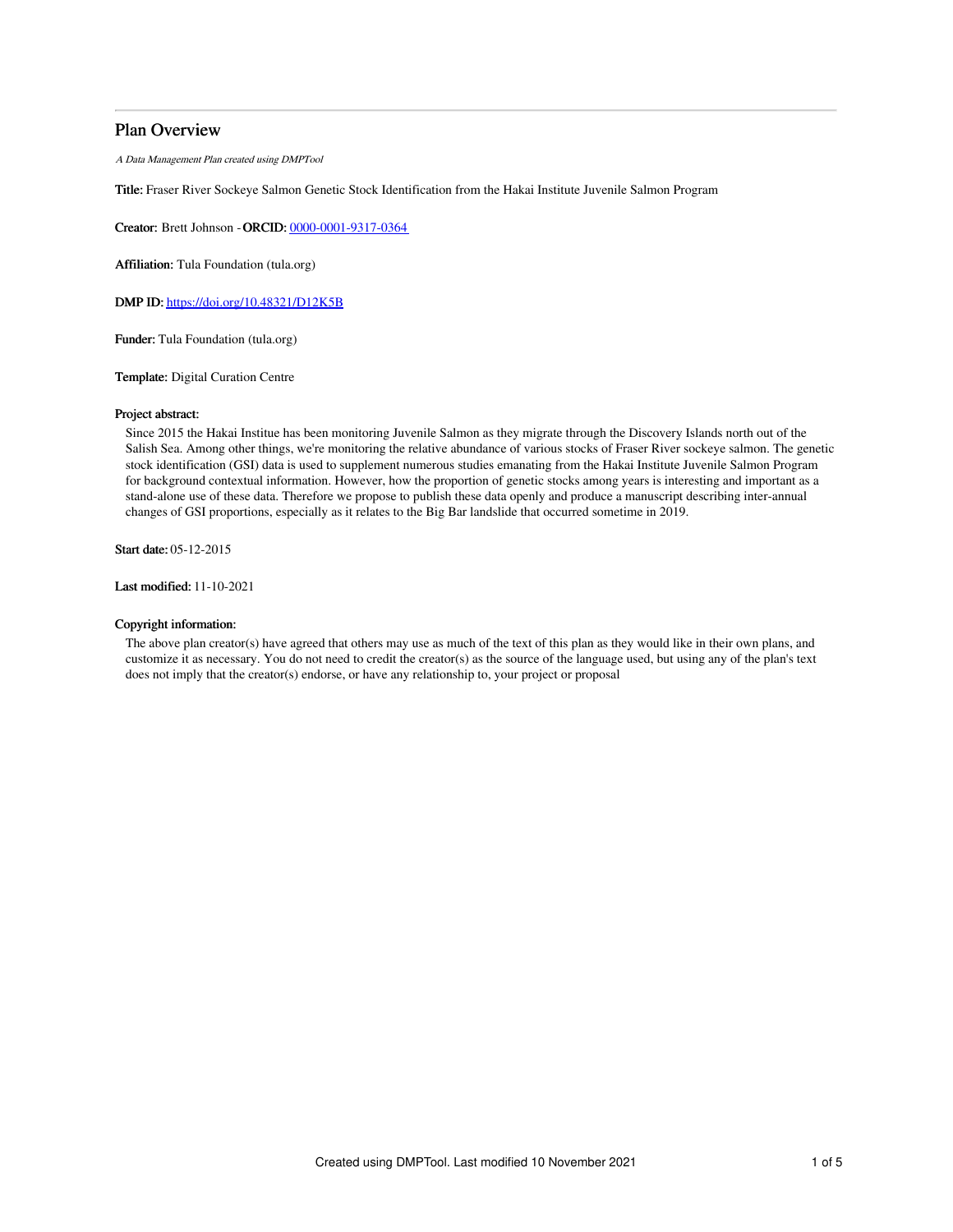## Fraser River Sockeye Salmon Genetic Stock Identification from the Hakai Institute Juvenile Salmon Program

#### Data Collection

#### What data will you collect or create?

We will use catch and species data produced by the Hakai Institute Juvenile Salmon program and genetic stock identification of sockeye data produced by the Molecular Genetics Lab at the Pacific Biological Station.

How will the data be collected or created?

#### Documentation and Metadata

#### What documentation and metadata will accompany the data?

A metadata record will be created using the CIOOS metadata intake form in the Hakai Institute Data [Catalogue.](http://catalogue.hakai.org/) This will then be federated to the Canadian Integrated Ocean Observing System metadata catalogue.

We will include scripts to process and analyze the data, as well as links or copies of relevant methods documents.

#### Ethics and Legal Compliance

#### How will you manage any ethical issues?

We've received approval from the UBC Animal Care Committee to collect these fish and the appropriate scientific collection permits from Fisheries and Oceans Canada. No other ethics or legal issues have been identified.

#### How will you manage copyright and Intellectual Property Rights (IP/IPR) issues?

The data will be licensed for re-use under the Creative Commons [Attribution](https://creativecommons.org/licenses/by/4.0/) license. There are no intellectual property rights associated with these data.

#### Storage and Backup

#### How will the data be stored and backed up during the research?

Data will be stored in a public GitHub repository at https://github.com/hakaiInstitute/jsp-data

#### How will you manage access and security?

The repository will be public access and there is no need for security because data are not sensitive.

#### Selection and Preservation

#### Which data are of long-term value and should be retained, shared, and/or preserved?

All of the data have long-term value and will be retained, shared and preserved indefinitely.

#### What is the long-term preservation plan for the dataset?

The complete data set will be archived in the Hakai Institute organizational GitHub account at https://github.com/hakaiInstitute/jsp-gsi The dataset will also be transformed to the OBIS-ENV Darwin Core Archive format and published to the Ocean Biodiversity Information and the Global Biodiversity Information Facility

#### Data Sharing

### How will you share the data?

We will aim to publish a Data Descriptor in Nature's Scientific Data.

#### Are any restrictions on data sharing required?

Question not answered.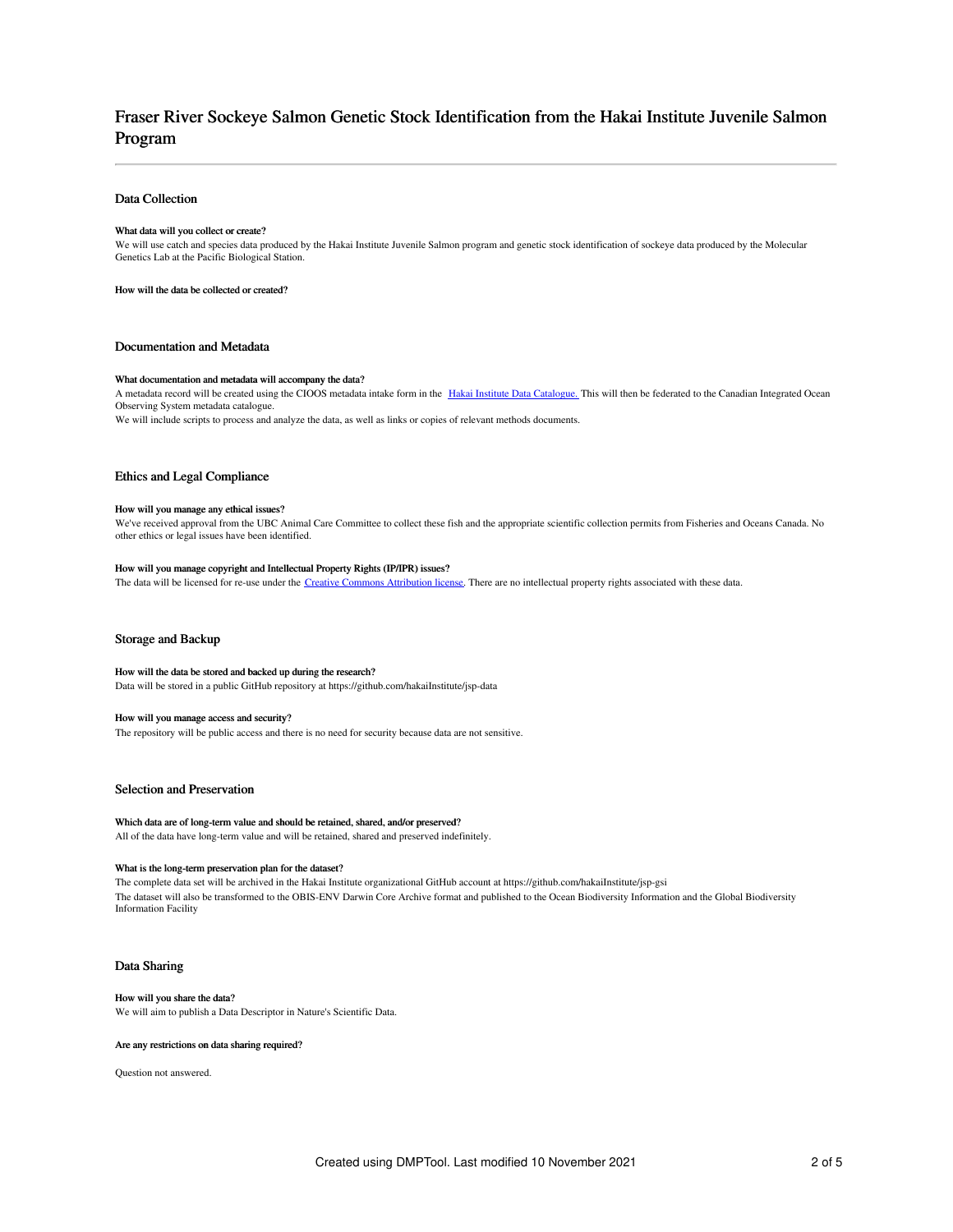## Responsibilities and Resources

#### Who will be responsible for data management?

Brett Johnson will be responsible for data management.

## What resources will you require to deliver your plan?

Question not answered.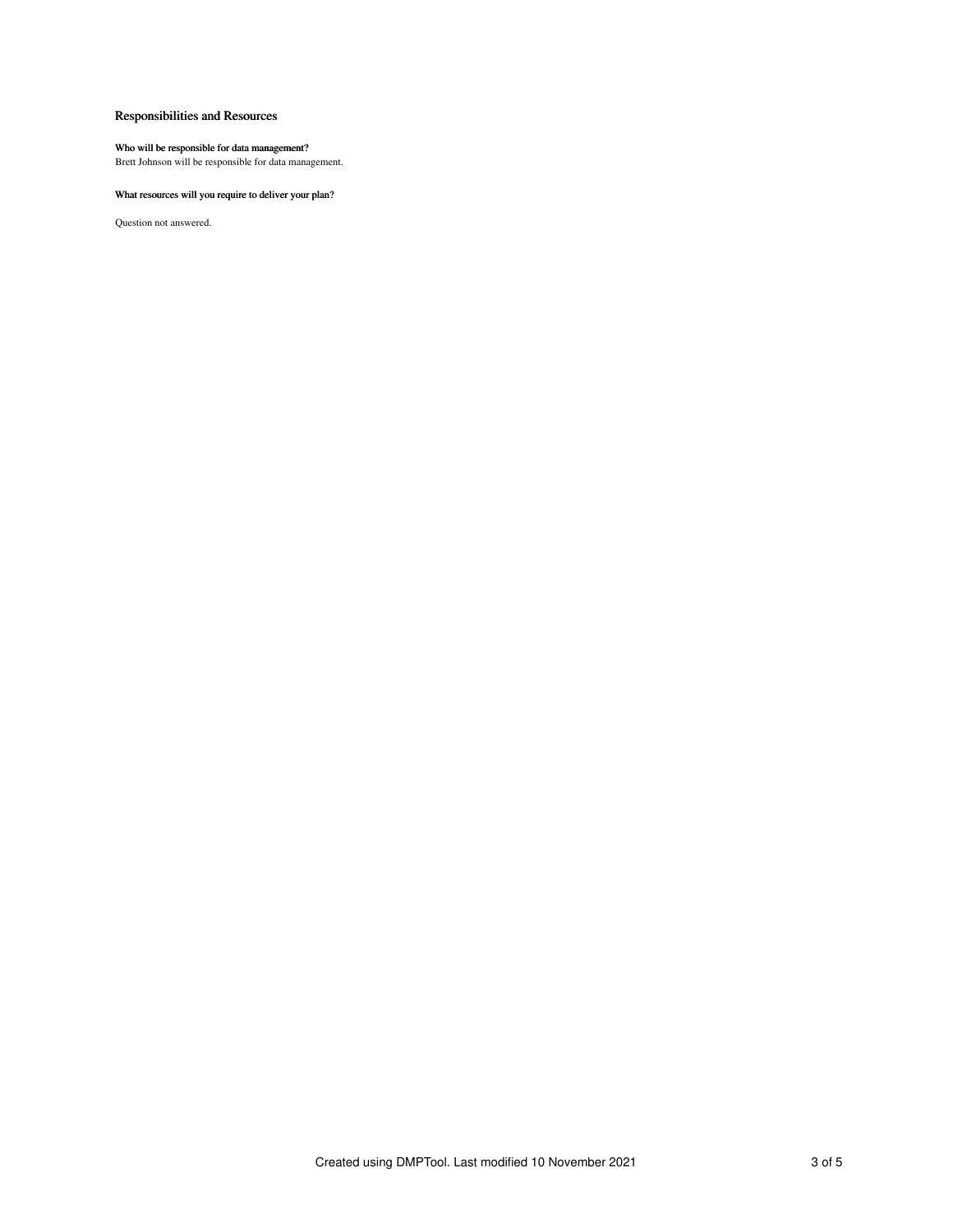## Planned Research Outputs

Dataset - "Hakai Institute Juvenile Salmon Program genetic stock identification of sockeye salmon"

## Data paper - "Impacts of the Big Bar Landslide on sockeye salmon genetic stock proportions in the early marine environment"

Meant for publishing as a full article in a primary journal to assess the impacts of the Big Bar landslide on the relative proportions of sockeye stocks from above and below the landslide. This will adverse potential impac

#### Planned research output details

| Title                                                     | Type          | Anticipated<br>release date | Initial<br>access<br>level | Intended<br>repository(ies)                                                                            | Anticipated<br>file size | License                                                     | Metadata standard(s) sensitive data?                         | May contain | May<br>contain<br>PII? |
|-----------------------------------------------------------|---------------|-----------------------------|----------------------------|--------------------------------------------------------------------------------------------------------|--------------------------|-------------------------------------------------------------|--------------------------------------------------------------|-------------|------------------------|
| Hakai Institute Juvenile<br>Salmon Program genetic st     |               | Dataset 2021-12-17          | Open                       | Global Biodiversity<br><b>Information Facility</b><br>Ocean Biogeographic<br><b>Information System</b> |                          | Creative Commons<br>Attribution 4.0<br>International        | <b>EML</b> (Ecological<br>Metadata Language) No<br>ISO 19115 |             | No                     |
| Impacts of the Big Bar<br>Landslide on sockeye salmon<br> | Data<br>paper | 2022-09-01                  | Open                       | None specified                                                                                         |                          | <b>Creative Commons</b><br>Attribution 4.0<br>International | None specified                                               | No          | N <sub>o</sub>         |